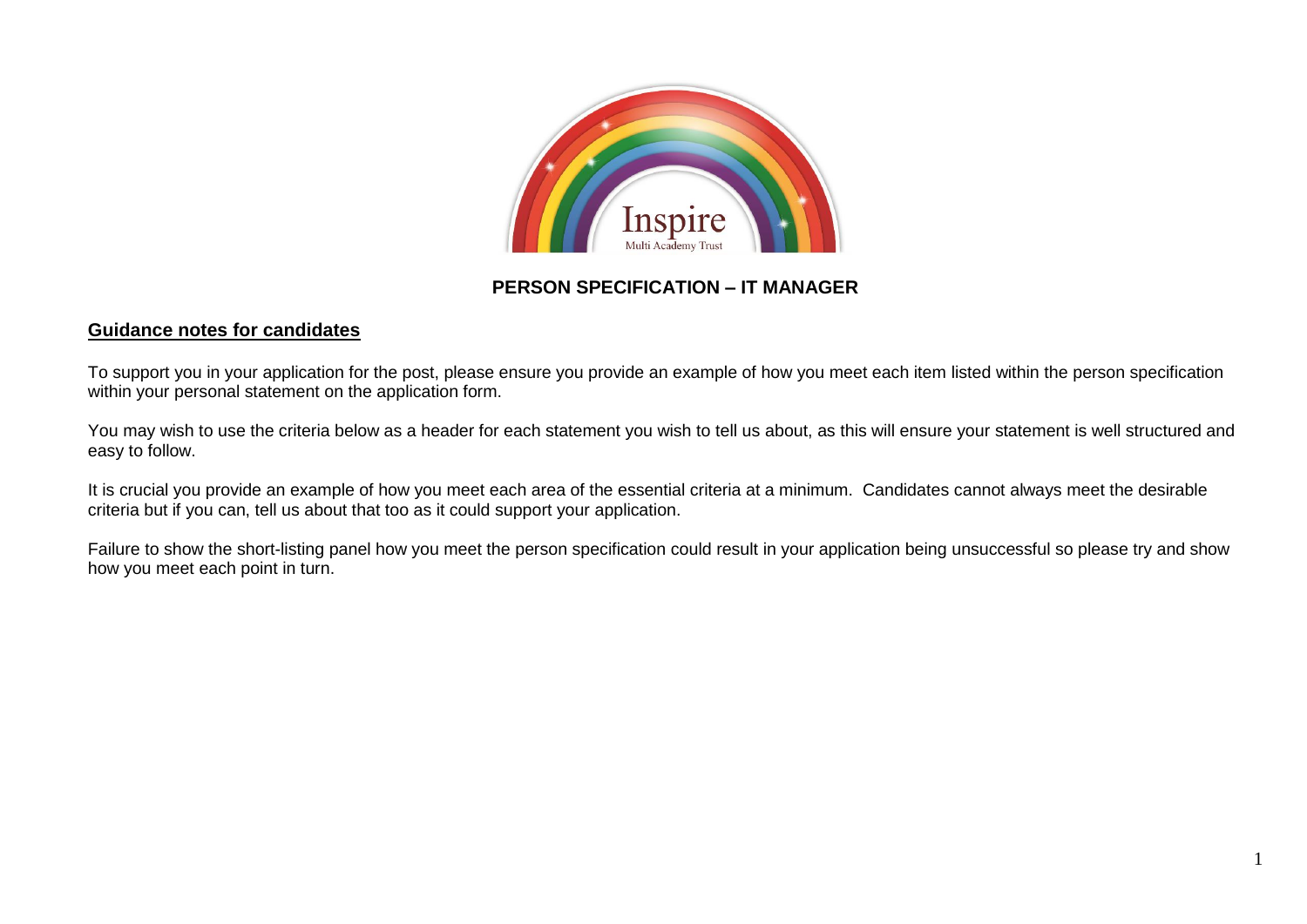| <b>ESSENTIAL CRITERIA</b>                       |                        |                                                                                                                 |                                           | <b>DESIRABLE CRITERIA</b> |                                                                                     |                                       |
|-------------------------------------------------|------------------------|-----------------------------------------------------------------------------------------------------------------|-------------------------------------------|---------------------------|-------------------------------------------------------------------------------------|---------------------------------------|
| <b>CATEGORY</b>                                 | <b>Criteria</b><br>No. | <b>ATTRIBUTE</b>                                                                                                | <b>Stage</b><br><b>Identified</b>         | <b>Criteria</b><br>No.    | <b>ATTRIBUTE</b>                                                                    | <b>Stage</b><br><b>Identified</b>     |
| <b>Qualifications &amp;</b><br><b>Education</b> |                        | A minimum of 5 x GCSE grade<br>A*- C passes or equivalent,<br>including Maths and English                       | Application<br>Certificate                |                           | Degree in IT or associated field                                                    | Application<br>Certificate            |
|                                                 | 2<br>3                 | NVQ Level 3 (or equivalent)<br>within IT or an associated field<br>Higher level qualification in IT or          | Application<br>Certificate<br>Application | 2                         | Other IT accreditations such as<br>Cisco, Microsoft, Oracle, cyber<br>security etc. | Application<br>Certificate            |
|                                                 |                        | an associated field                                                                                             | Certificate                               |                           |                                                                                     |                                       |
| <b>Experience &amp;</b><br>Knowledge            | 4                      | Experience of working with<br>Microsoft Windows operating<br>systems                                            | Application<br>Reference<br>Interview     | 3                         | Experience of working within an IT<br>role within a school environment              | Application<br>Reference<br>Interview |
|                                                 | 5                      | Experience of working with Apple<br>(iOS) operating systems,<br>including Mobile Device<br>Management solutions | Application<br>Reference<br>Interview     | 4                         | Experience in the use of SIMS                                                       | Application<br>Reference<br>Interview |
|                                                 | 6                      | Experience of providing<br>telephone and face to face IT<br>helpdesk services                                   | Application<br>Reference<br>Interview     |                           |                                                                                     |                                       |
|                                                 | $\overline{7}$         | Experience of installing and<br>maintaining audio visual<br>equipment                                           | Application<br>Reference<br>Interview     |                           |                                                                                     |                                       |
|                                                 | 8                      | Experience of configuring and<br>upgrading PCs including<br>hardware and software<br>installation               | Application<br>Reference<br>Interview     |                           |                                                                                     |                                       |
|                                                 | 9                      | Experience of configuring<br>telephone systems and provision<br>of user support                                 | Application<br>Reference<br>Interview     |                           |                                                                                     |                                       |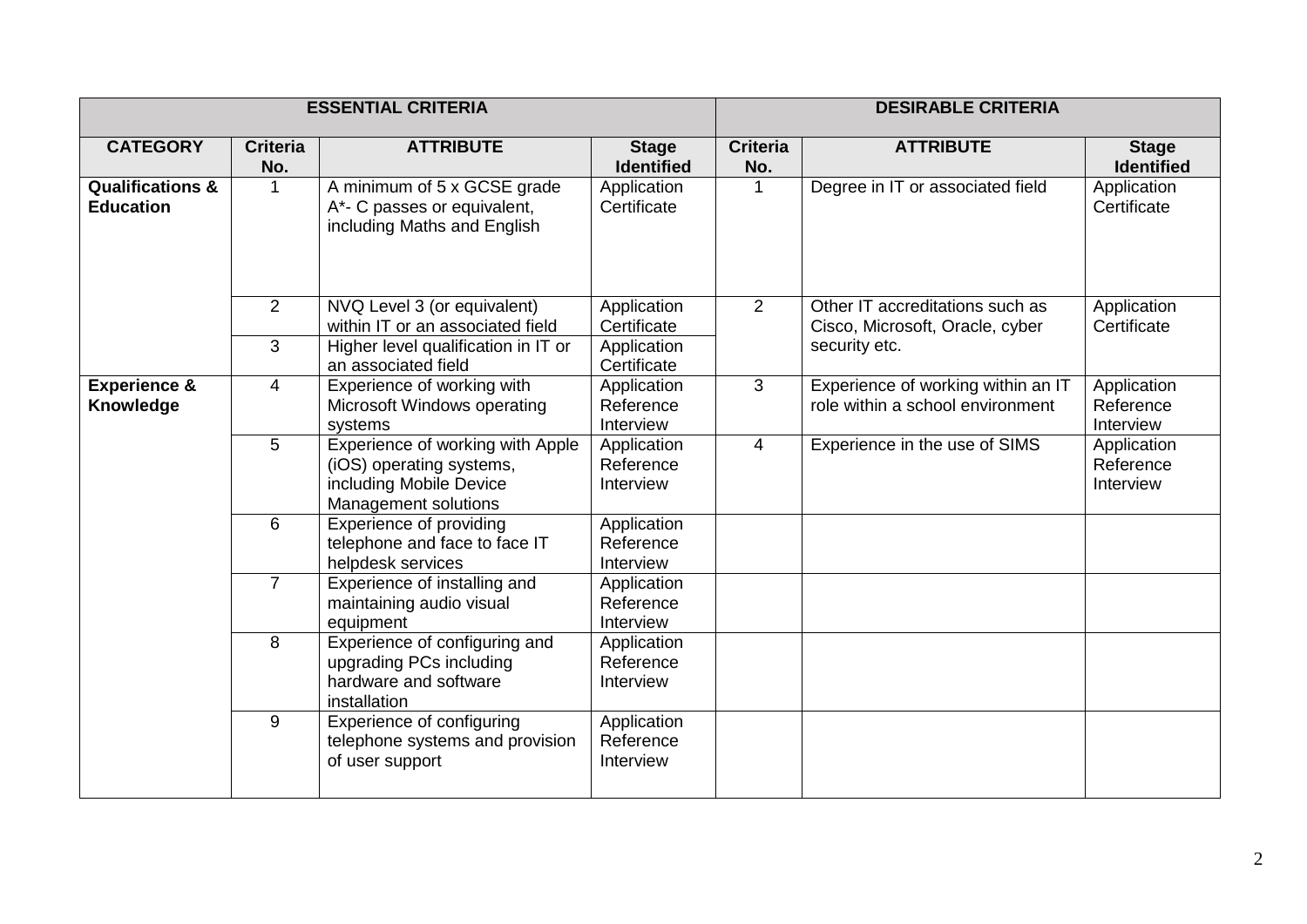| <b>Skills</b>                            | 10 | Installation of computer or server-<br>based software                                                      | Application<br>Reference<br>Interview |  |
|------------------------------------------|----|------------------------------------------------------------------------------------------------------------|---------------------------------------|--|
|                                          | 11 | Installation of hardware within<br>classrooms or server cabinets                                           | Application<br>Reference<br>Interview |  |
|                                          | 12 | Knowledge of Microsoft software<br>including Microsoft Office 365                                          | Application<br>Reference<br>Interview |  |
|                                          | 13 | Good organisation and<br>prioritisation skills                                                             | Application<br>Reference<br>Interview |  |
|                                          | 14 | Ability to work independently                                                                              | Application<br>Reference<br>Interview |  |
| Personal<br><b>Attributes</b>            | 15 | Commitment to customer care                                                                                | Application<br>Reference<br>Interview |  |
|                                          | 16 | Commitment to team work,<br>fostering open communication<br>with all parties                               | Application<br>Reference<br>Interview |  |
|                                          | 17 | Outstanding communicator                                                                                   | Application<br>Reference<br>Interview |  |
|                                          | 18 | Ability to prioritise and delegate<br>effectively                                                          | Application<br>Reference<br>Interview |  |
|                                          | 19 | Ability to interpret<br>guidance/statute and to revise or<br>devise policy/practice in respect<br>of these | Application<br>Reference<br>Interview |  |
|                                          | 20 | Ability to prepare and present<br>reports as and when required                                             | Application<br>Reference<br>Interview |  |
| <b>Additional</b><br><b>Requirements</b> | 21 | Ability to work flexibly to meet the<br>demands of the post                                                | Application<br>Reference<br>Interview |  |
|                                          | 22 | Successful DBS clearance on<br>appointment and suitable to work                                            | Application<br>Reference              |  |